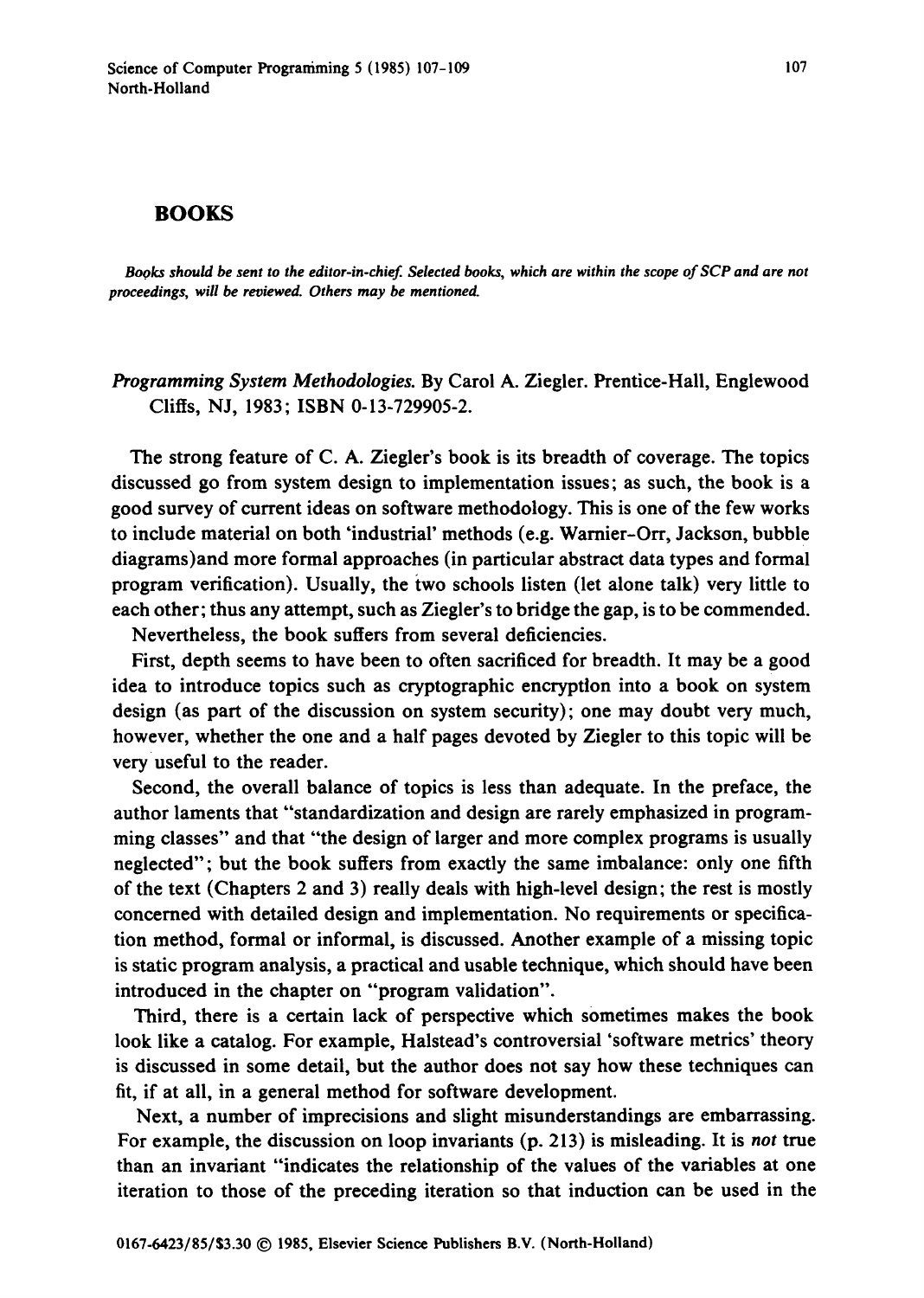proof". Quite to the contrary, an invariant is a kind of 'absolute' property of the program variables which holds whenever control reaches a certain point; the beauty of this notion is that you don't have to explicitly relate the 'current' value to the 'previous' ones. In the book's only example using a loop invariant (a program which computes the gcd of two integers), the assertions refer to a variable's current value n, its previous value n', and its next-to-previous value *n".* This, in my opinion, obscures the all-important notions of assertion and invariant (of course, there are theories in which assertions may involve both the current and initial states, e.g. [2], but Ziegler does not attempt to present such a theory in a clean way).

Next, the book follows a pattern, set by Kernighan and Plauger in their unpretentious but excellent little book [3] and also used by Ledgard [4] and more recently by Gries [1], of providing the reader with 'maxims' or 'proverbs' (e.g. here USE GOTOS SPARINGLY, etc.). This device may be useful if the maxims have been designed with great care (as e.g. in [3]), but easily turns into the motherhood and apple pie preaching otherwise. I very much doubt the relevance of a precept such as

DO NOT NEEDLESSLY TAMPER WITH A WORKING PROGRAM.

Such a piece of advice is probably harmless, but it is also useless: who in the world would advocate 'tampering' *needlessly* with a program (working or not)? What we want to know is *when* (if ever) one may consider modifying a working program! So here is a maxim for all maxim authors:

> GIVE US PRACTICAL RULES, NOT PIOUS ADVICE; FOR EACH RULE, SAY PRECISELY WHEN IT APPLIES AND WHEN IT DOES NOT.

My last criticism is less important and probably more subjective. It applies to the style of the book, which seems to have been rewritten by a technical editor according to the rules taught in some 'basic technical writing' courses offered in the USA. Thus most sentences are short and few depart from the 'subject-verb-complement' structure. When trying to pin down the reasons for my uneasiness with the style, I suddenly realized that I could not find any colon or semicolon! Why one should dispense altogether with these faithful servants of sentence articulation and reader's comfort is beyond my comprehension. Not being a native speaker of English, I had some qualms about including these comments in this review; my reason for not suppressing them is that such exaggerated terseness seems to reflect a fairly general trend in recent American textbooks. Some publishers may have gone overboard in trying to achieve simplicity in style. There *should* be some middle ground for technical style between Proust and BASIC.

Coming back to the book's technical contents, I do not agree that Ziegler's work is "primarily for computer science students rather than business students or the general programming public" (except from the Preface). I would not use it in a software engineering course because of its imprecision and lack of depth. It may,